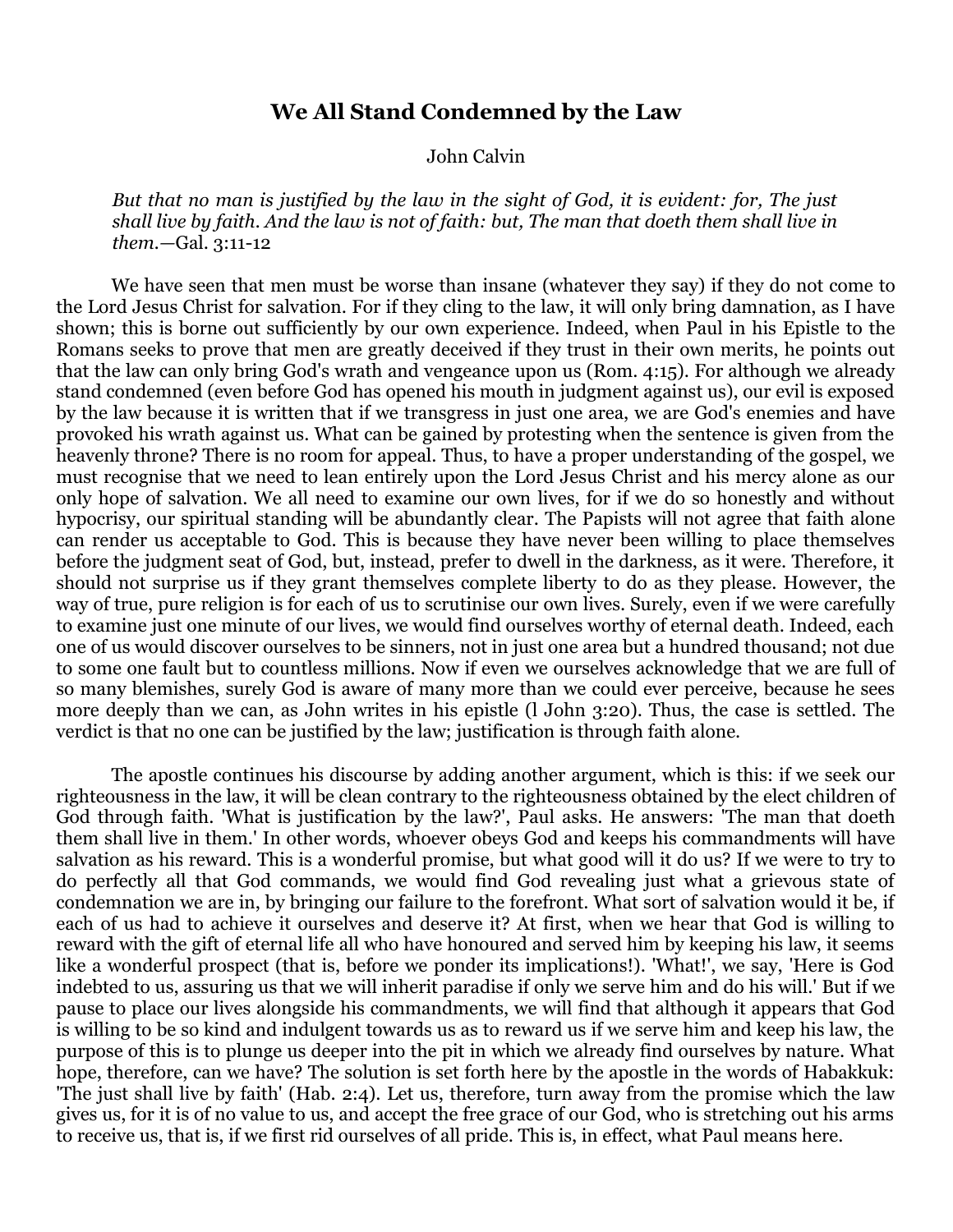This argument discloses two opposites. Imagine this: one person claims that fire is a source of heat, and another arrives and rather obstinately argues the opposite. We might say to him, 'Can ice or frost create heat, then? Surely, they are opposite elements, and completely incompatible with one another!' Or imagine a quarrel about whether the heat of the sun is necessary to this life of ours or not. Well, what would happen if there were no sun in the world? We would all choke on filthy air, which is only purged by the shining of the sun. Therefore, as there are opposing forces in the realm of nature, so the apostle says that we cannot be justified by both the law and the grace of God! If we desire to be in his favour, it can only be through his own goodness and love for us, which he has revealed in the Lord Jesus Christ, and not through any dignity we possess in and of ourselves. But in order properly to understand this teaching, we need to pay careful attention to Paul's words here. He says that the righteousness of the law is achieved by observing whatever God has commanded us. This proves that keeping the law is quite sufficient to save us, for God has clearly declared, 'This is how you are to live. This is how you are to order your lives', and he has given us the ten commandments contained in the law. This law is an infallible rule for our lives, and we are not to seek for perfect righteousness anywhere else. This is why we are so opposed to the Papists, who think they are serving God so faithfully by devising their own commandments. God demands obedience. Let us be clear that the law contains the perfection of holiness in its teachings; it is not lawful to add anything to it. Man's struggle to introduce devotions which he has conceived in his own imagination is vanity.

However, the fact that the teachings of the law are sufficient to show us the nature of true righteousness, is not the end of the matter. We must move on to the next point, which is, 'Can we do what God has commanded?' We saw this morning that we fall very far short and, thus, the promise for all who keep the law is not applicable to us. The Papists are greatly deceived in this matter: they still hold to the lie that God has not commanded anything that we cannot accomplish ourselves. Yet, Paul says the very opposite. They claim in support of their error that God must, therefore, be cheating us, because he clearly says, 'The man that doeth them shall live in them.' But it is very easy to resolve this objection. Yes, we would, indeed, be most confused over the meaning of this verse, had not God granted us a remedy to this problem; otherwise, it would mean that no one could live! As I have said, it would seem, superficially, that we have everything to gain, because God tells us that we can be acceptable in his sight by keeping the law, and he promises us a crown of glory; in fact, it would seem that we just cannot lose! But when all is taken into account, we come back to this same conclusion: no man can obtain eternal life in this way, no matter how much he desires it. Why? Because no man observes the law perfectly. It is not written that 'The man who keeps part of the law will live', but all of it. What, then, is justification by the law? A perfect obedience to it which does not fall short in any way. Such obedience cannot be found on earth: it therefore follows that we are all excluded from the promise which is given in the law.

This, however, does not mean that God is cheating us. He makes such a promise because men deceive themselves through pride and boast of their own merits; he therefore wishes to convict us of our guilt and of our inability to fulfil his demands. What would become of us if there were no law, nor such a promise as this? Think of the heathen—they have always sought to be pleasing to God through their own virtuous conduct. Yet, at the same time, they have an awareness of their shortcomings. This is why they retain the use of sacrifices. Of course, they do not understand the true purpose of sacrifice; when the heathen sacrifice something, they confess that they are in debt to God and need to find acceptance with him. Much like the Papists today, they amass many little rituals in their service to help them find reconciliation with God. Pagans throughout the ages have observed the kind of practices that the Papists use today. Whatever they may say, both groups think they can make themselves worthy of God's salvation. Now, here the Lord is saying that we are wrong if we think he will not reward us, for out of his free goodness he promises to count us righteous if we observe his law. The question is: do we keep it? No; we fall very far short, in fact so short of it that we are made to feel desperate. God has good reason for making such a promise, even though it cannot be realised in our lives. Its intention is to correct the pride which fills us to the point of bursting, and which requires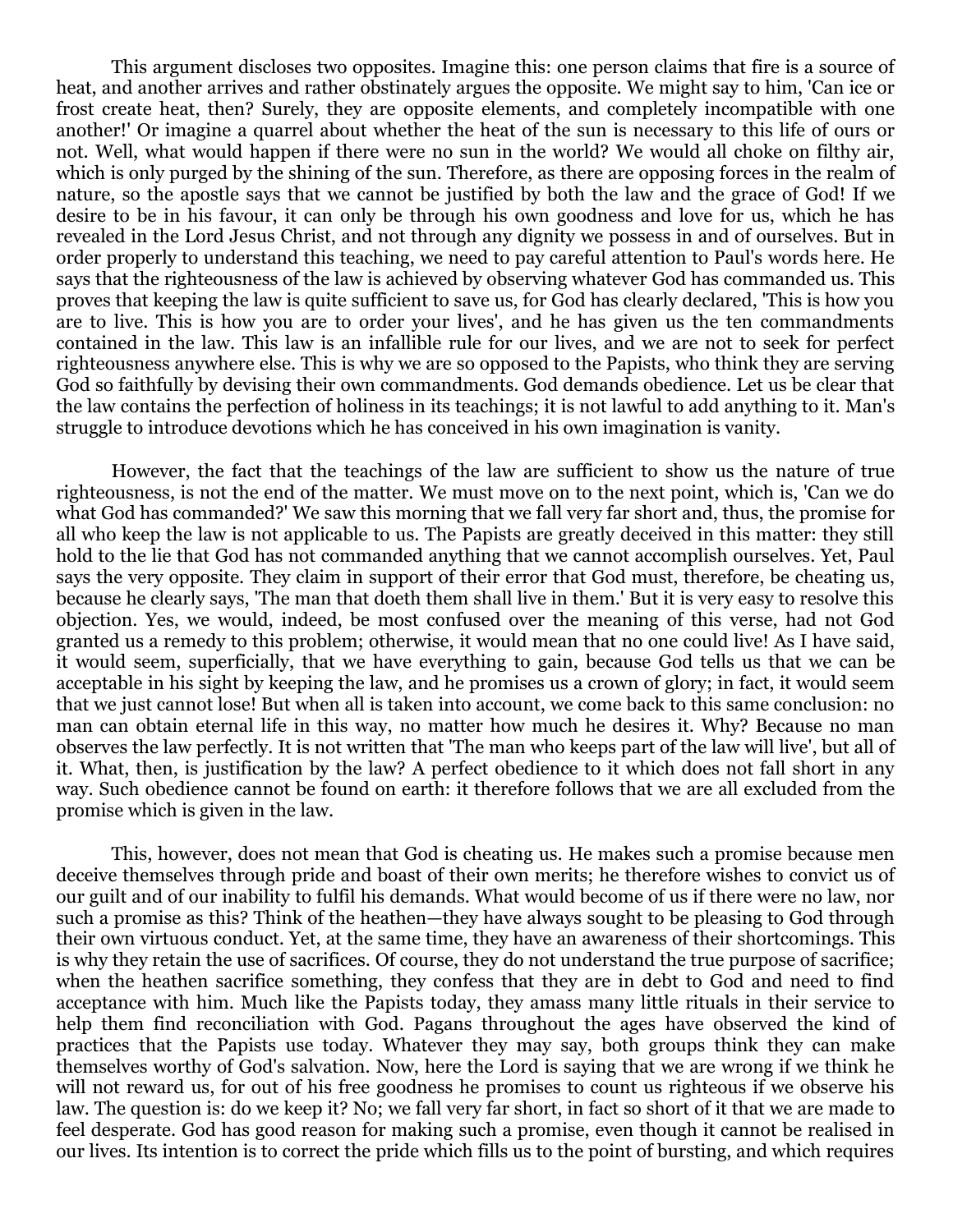a drastic remedy. And what is this remedy? Well, God knows that we begin to murmur if he does not treat us according to our desires, and therefore he is willing to pour out his grace and blessings upon us in this world, in this passing life. Furthermore, he says he is willing to reserve an immortal inheritance for us, upon condition that we serve him. If we submit to him and keep a good account with him, he says he will reward us both in this life and the next. In saying all these things, he intends that all flesh should remain silent before him, confessing that if God were to punish them, or send them many afflictions and trials, they would be well deserved. For those of us who have properly examined their lives will confess without hypocrisy that we are not even worthy to eat the bread that sustains our physical lives on this earth. How, then, could we possibly merit paradise and the glory that belongs to God alone? How could we reach this by our own virtues? Thus, men's boasting tongues are silenced, even through this most generous and bountiful promise of the Lord.

At this point, we ought to note that this same promise is free in and of itself, but that we fall so far short of its standards that it will do us no good whatsoever until we relinquish our claim upon it. This would seem rather unclear to us, if I did not expound it in more detail. The heathen, as I mentioned earlier, think that God will reward them if they live honest and blameless lives in the sight of men. But this is foolishness, even madness, for how could God possibly be indebted to us? (This is made clear in the seventeenth chapter of Luke—Luke 17:10.) Even if we could do better than the angels in heaven, would it mean that God would be bound to repay us? Not at all! For we belong to him; we are his possession. Our Lord Jesus Christ uses the picture of a servant; not speaking of a servant as we know it today, but, rather of a slave like the ones they used to have in those days. Even if a servant were killed a hundred times over for his master, as it were, living or dying, he is at his master's disposal. Our Lord Jesus Christ is saying to us, 'You are no more than poor mortal creatures yourselves, yet if any of you has a slave, he treats him like an ass or an ox. After working and labouring hard all day long, he returns home in the evening, but the master will not even let him sit down at his table! Even so, a servant has only done his duty and only that which he was hired to do.' Has God less authority than mortals? Even though you may be his, and are seeking to walk in obedience to his will, it can never be said that he is in any sense beholden to you. Thus (as I have already proved), although the Lord declared in the law, 'The man that doeth them shall live in them', it is important to consider what moved him to make such a bountiful promise of eternal life. It was not because he was indebted to us! If we kill ourselves, as it were, a hundred times in his service, this cannot make him obliged to pay us any wages whatever. But, in his mercy, he draws near and says, 'Although I owe you nothing, and although you can bring me nothing worthy of a reward (for you are bound to me in all points and in every respect), yet I desire to recompense you for your labour. Therefore, do your duty, do whatsoever I command and then you will not be disappointed but will receive your reward.' This is what we need to remember, and we will hear more of this shortly.

As for the Papists, they accept part of this, but not all. Most of them (I refer to those who are the Pope's closest allies) know nothing of these principles. Yet there are some who will grant that the divine promise of the law (to give life to all who have served God) does not teach that the works themselves have any merit in terms of eternal life, but only because of the promise. However, given that God has bound himself in this way, they nevertheless hope to deserve some reward at his hand. Why do they think in this way? Well, they say that, otherwise, his promise ('The man that doeth them shall live in them') was made in vain. However, these wretches do not understand what I have been expounding, namely, that God's promise does not mean that men can merit salvation by their own works, but was rather intended to convict their souls and to lead them to true humility. This they shun, through their own foolish pride and ambition.

Now we can see the purpose behind Paul's words—if we claim to be justified through the law or through our own works, we must not fail in the least duty or omit to do anything, however small. For it is written, 'The man that doeth them shall live in them'. Now, what man is so proud that he would dare boast he has fully discharged his duty towards God? None but a hypocrite who has been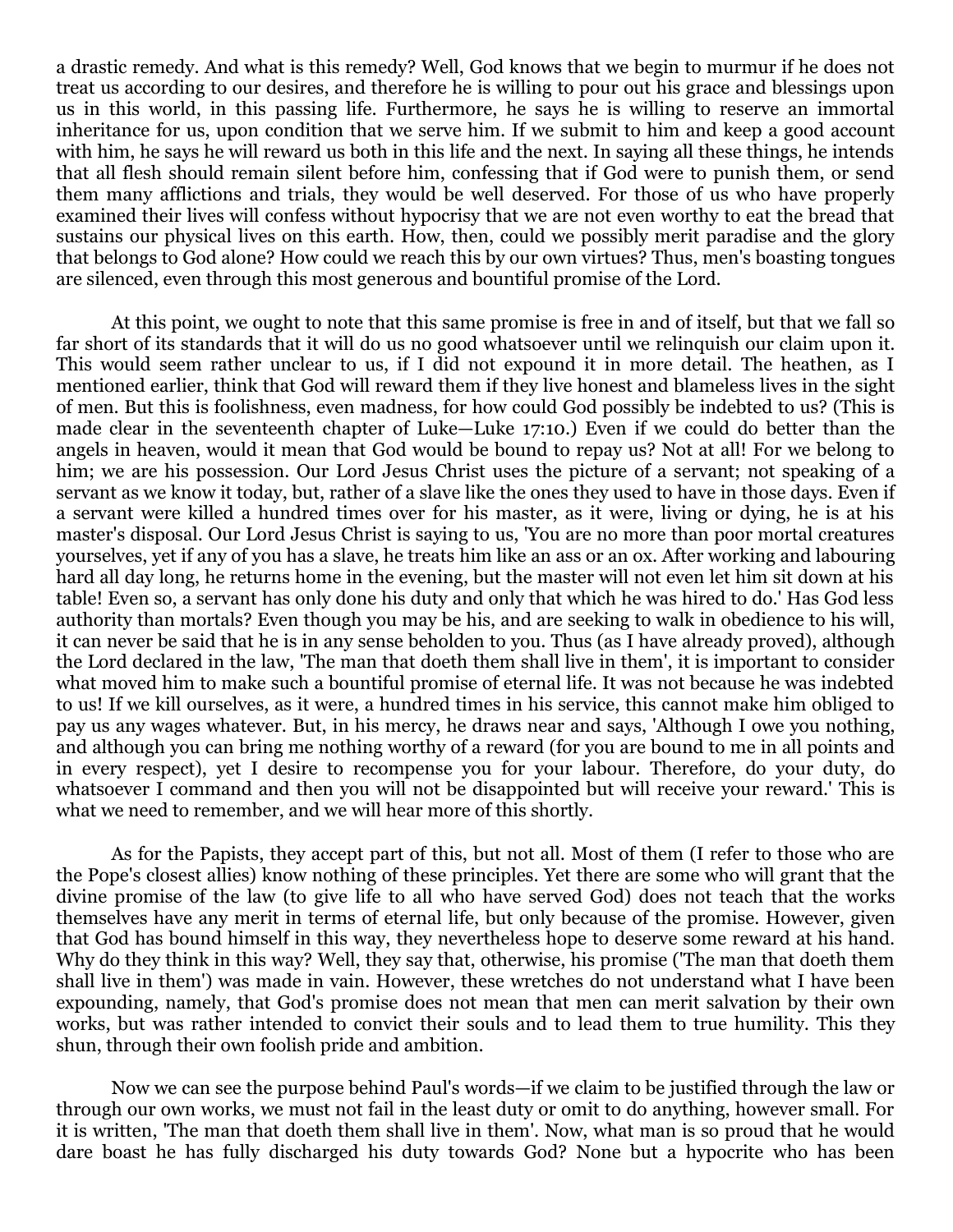overtaken by devilish pride, or a profane person who despises God and who has never truly repented, whose conscience is either asleep or bewitched. Only such a person can deceive himself into thinking he deserves anything. Thus, since the righteousness of the law is unattainable, and is something from which we are utterly barred, we need to find another righteousness. Put another way, we need God to accept us through his free grace. Instead of God receiving anything from us, we need the obedience of the Lord Jesus Christ to be imputed to us, though we do not deserve it. Thus, we are delivered by God from our state of condemnation by nature through the abolition of all our offences and iniquities. In effect, this is what is meant in another passage, where Paul argues so admirably about this very doctrine (Rom. 3:19). In this place, too, the point at issue is the righteousness of the law. It is a wonder to me that the Papists have gone so far astray as to ignore such a clear warning as Paul makes in the latter text. They still protest thus: 'What!', they say, 'You are making a mockery of God! He has promised a reward for good works. Since he has promised on so many occasions to recompense us, how can he not carry it out? Otherwise, men might accuse him of lying.' But Paul answers them thus: 'My friends, if we think God will accept us because we deserve his favour, let us examine the promise he made us. If an argument breaks out between two men over buying or selling or some such thing, they will say, "Let us examine the contract and what is contained within it." As soon as the document has been read, the case will become plain. One of them will say, "This article belongs to you, upon condition that you pay for it. If you do not pay, you can lay no claim to it." In the same way, with reference to the way of salvation, we must come to the original and chief contract that God made with us. Now, that contract is the law. Therefore, if men are seeking to be paid according to their service, they will find that this will banish them from everlasting life rather than enable them to obtain it. For God has declared that they have to perform all that he has commanded them, before they can inherit the salvation he has in store.' All that remains is to find out whether or not it is possible for any man to perform these commandments perfectly.

Well, as we have already discovered, no one fulfils these requirements satisfactorily; thus, the promise cannot apply to us in our natural state. However, this is not what the Papists believe. They hear the words, 'The man that doeth them shall live in them' and think the most important thing is to observe the law. It is enough for them that God has given his Word to reward them. Whilst it is true that God has indeed said this, he requires that we actually fulfil his demands. The Papists will then use the following passage, where Paul says, 'For not the hearers of the law are just before God, but the doers of the law shall be justified' (Rom. 2:13). They will use such quotations, but are clearly blind to their meaning, for Paul is saying that we can only be justified if we obey all that is commanded. The Jews used to glory in the law that had been given to them, saying, 'The law tells us that we are the people of God.' But there was a condition attached to this. And who has fulfilled that condition? Have you? Not in the least! Thus, we cannot be justified by hearing the law, as Paul says. How foolish if each of us simply came to church to hear the message that was being declared here, and then went away again, gratifying our own lusts. Paul says we must observe what God commands us, yet, since no one can do this properly, we all stand condemned.

The Papists, however, fail to reach the same conclusion because they only cling to half the text: 'But the doers of the law shall be justified.' Yes, this is so if a person has kept the law, but first show me such a man. In the same Epistle to the Romans, Paul later declares that God's promise of eternal life to all who keep his law is of no value to us because we can never perform it adequately (Rom. 8:3). In fact, by nature we are completely hostile to God's righteous standards. Now that he has regenerated us by his Holy Spirit, we are entirely indebted to him; every good thing we possess we have received from his hand, and he simply rewards his own gifts in us. Can we, therefore, speak of merit? No. Indeed, we must go further and say that even though our Lord deigns to crown our works when they are good in his sight, they can only be partly good, for there will always be enough sin mixed in with them to condemn us. Thus, we are stripped of all confidence in our own righteousness, because our works have insufficient worth in the eyes of God. If we were being judged by the text, 'The man that doeth them shall live in them', our works would be shown to be totally offensive to God. He would say,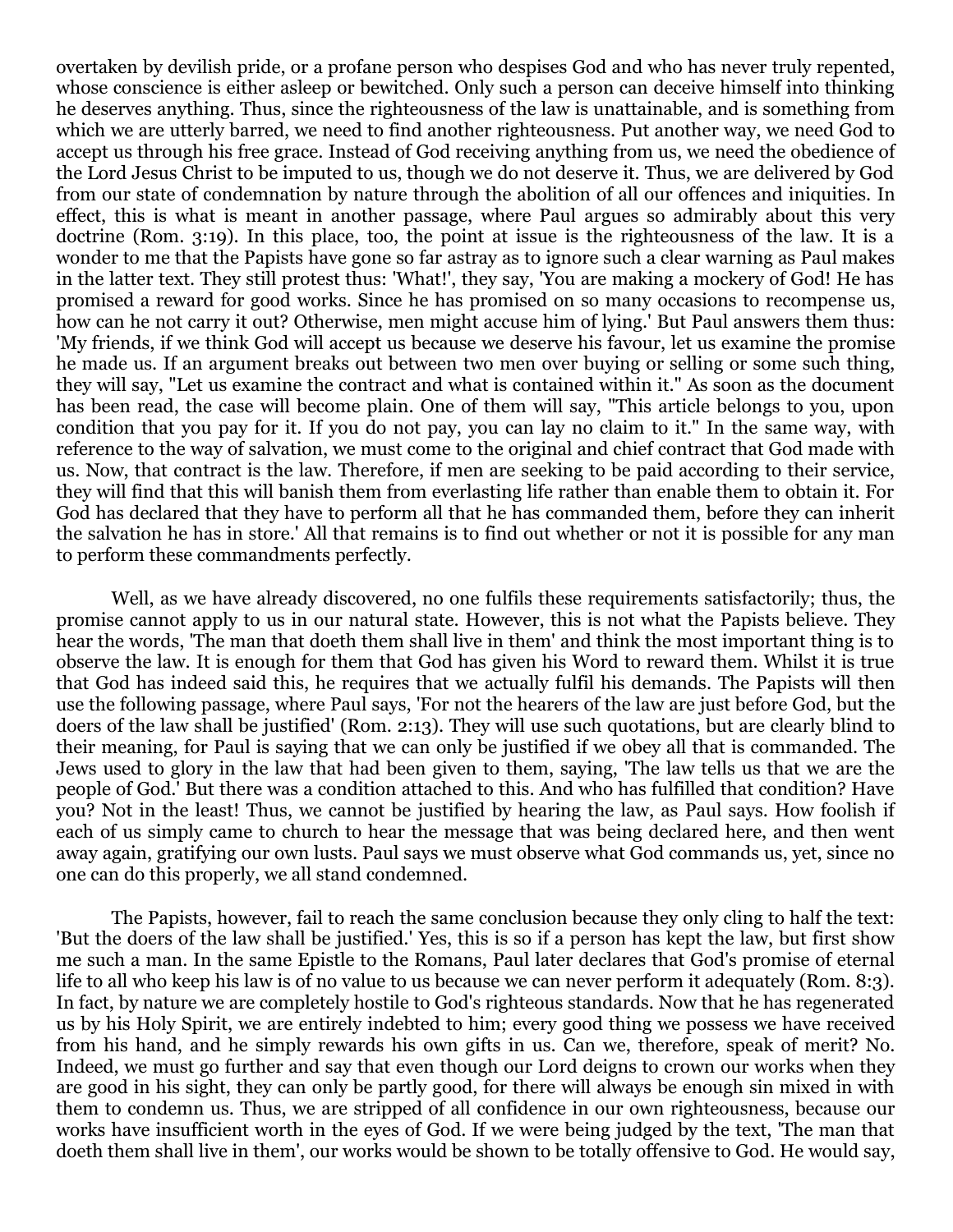as it were, 'You are all dead, damned and lost. Why? Because none of you have done the things I asked you to do, whereas it was your duty to do so.' This is why we need to consider the second aspect to the solution I mentioned, which is 'living by faith'.

Paul, in the passage I referred to earlier (Rom. 3:21-22), does not quote the words of Habakkuk as he does in Romans chapter one and the seventeenth verse. But he says that the law points to the righteousness which is by faith. The righteousness of the law (that is, the God-given rule in the law which justifies us) is that we must obey and observe all his commandments. But the righteousness of faith speaks another language. It says that it is not for man to seek to win God's favour through the way he lives his life, and thus earn his reward or crown; rather, it is for man to rest entirely upon God's Word, allowing it to dwell in his heart and upon his lips. For if we believe in our hearts that the Lord Jesus Christ has died, and confess with our lips that he has risen again, we shall be counted righteous in God's sight (Rom. 10:9). Notice that Paul explains his meaning at some length here for us to comprehend why he separates the righteousness of the law and the righteousness of faith, showing us that they are incompatible and can no more be mixed together than fire and water. Not that there is any contradiction between the law and the gospel (as I have already made clear), for we know that they both proceed from the same God. But we must remember God's purposes, as we have said all along. By giving us the righteousness of the law, he intended to humble us. Next, we will come before him realising we are condemned; this we would never have done if he had not revealed to us our own poverty. When we read that God promises justification if we serve him aright, he is saying in effect, 'Poor creatures, what worth or value do you have in and of yourselves? Weigh up my commandments and consider what they involve, and then reflect upon how each of you have lived. This will make you feel as if you could drown in self-despair.' Yet, though God speaks in this vein, he also grants a remedy —'Come', he says, 'to the teachings of the gospel'. And what are they? Paul quotes the expression of Habakkuk, from chapter two and the fourth verse: 'The just shall live by his faith'. And in this passage he explains it more clearly, as we have seen, stating that we need to resort wholly to the Lord Jesus Christ. For the 'Word' that should be in our hearts and upon our lips, bringing us to God, and opening the kingdom of heaven to us, is not a Word that makes us cleave to this world below. Nor does it lead us to believe that God will praise us for our merits, allowing us to be puffed up with pride. Not at all; rather, it makes us cling to the Lord Jesus Christ. The righteousness of faith that God grants us involves the following: understanding that our sins are blotted out through the death and passion of our Lord Jesus Christ; understanding also that through his resurrection we have obtained righteousness, and are now heirs of his heavenly kingdom (whereas before we were condemned to the pit of hell, which is the heritage that belongs to us and of which we are worthy by nature). We must also realise that in Jesus Christ, all that we lost in Adam is restored to us. The curse which covered us is removed when God sets us free. This is the righteousness of faith, and indeed, when we examine the context of the verse Paul quotes from the prophet Habakkuk, we will see that it is to this very doctrine that the Holy Spirit is pointing.

Now, the prophet had spoken about the chastisements and judgments that God would send on the people; therefore, having examined the situation, we might well have concluded that all was lost. Then he says that the pride of the wicked will swell and increase, but that their feet are in a slippery place and they will stumble in the way. The more they seek to exalt themselves, the more grievous will be their fall. This is what the prophet pronounces upon the wicked. On the other hand, he says of the just that they shall 'live by faith'. Notice he says that the just shall live, implying that God's children will not find life here below. Even if they were to travel all over the world, and search high and low, they would soon realise that there is death and decay everywhere and in everything. However, though they do not enjoy this 'life' at the present time, they look forward to a life to come, and cherish it in their hearts and minds by faith. The prophet is seeking to draw the minds of God's elect away from both the world and themselves, so that they may cleave entirely to God, finding his grace alone sufficient for their salvation. Yet, Paul puts the case more briefly in our passage, because he was fully persuaded of the things I have expounded, and had already written of them—he always taught that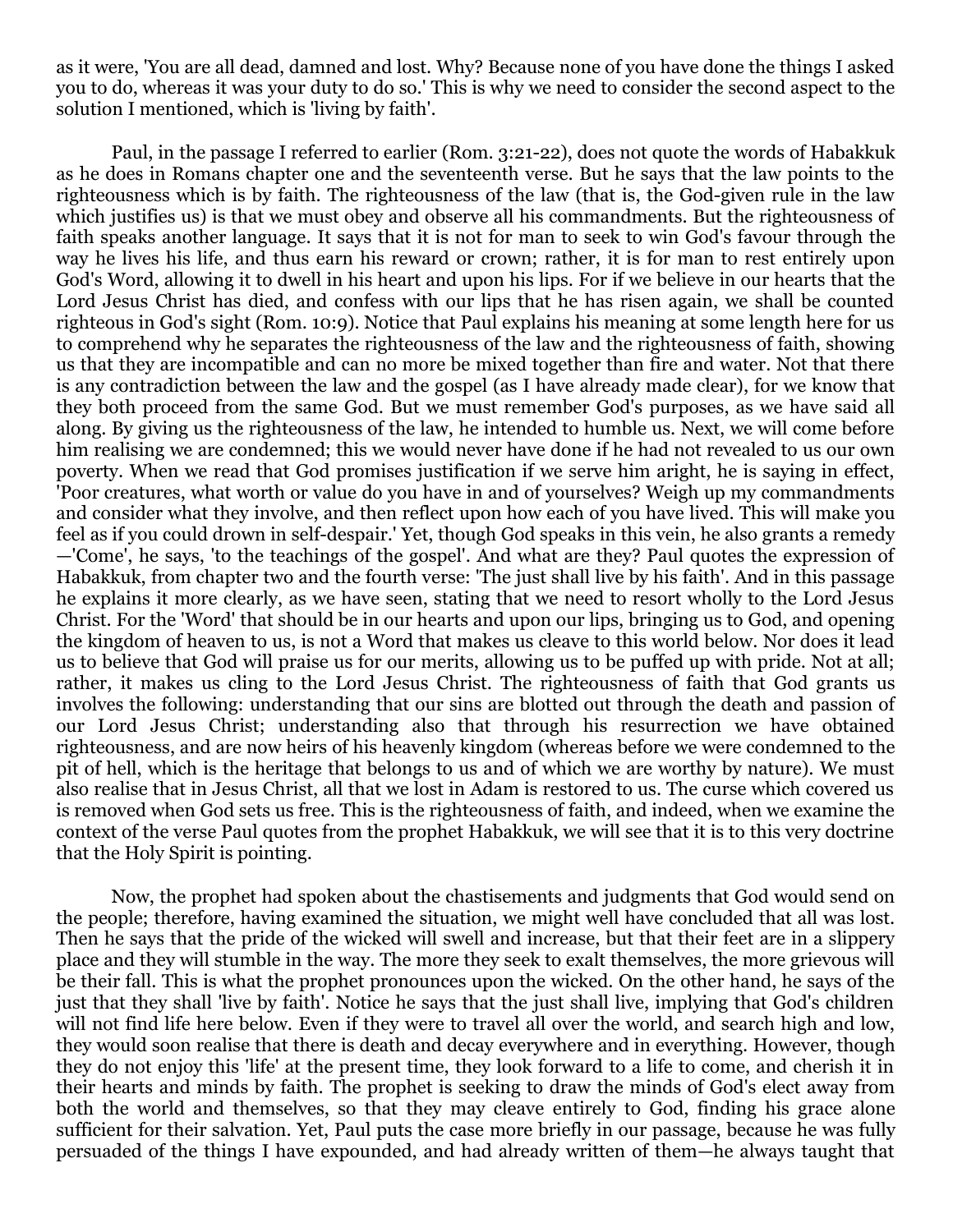faith leads us to find salvation in God alone. The law, though it may appear to be teaching something very different, actually shows us that there is no life in us at all, if we understand it aright. The law says, 'Work hard and do what you can to obtain paradise.' Why does it say this? Not to feed man's vain confidence in his own merits—certainly not! Rather, to prepare us to receive the grace of the Lord Jesus Christ in humility. For (as I have said), although we are far away from God, we all like to think we are worthy of his acceptance. But our Lord will be avenged on such presumptuousness. He says to us, 'Let me see what you have done, draw near and we will begin the reckoning. Whichever of us owes anything to the other will have to pay it. I will not disappoint you; I have the reward in my hand. It is all ready. If you have done what I have commanded you, do not worry, you will be well paid for your labour. Therefore, set to work and let me observe how you will serve me.' In saying this, our Lord, as I have said, prepares and disposes us to know what we are by nature. When we have acknowledged our poverty, then we will come to him to supply what we lack. Thus, the law leads to faith, albeit by a surprising route!

Whatever we may think, there will always be the paradox of which Paul speaks here. That is to say, that a person cannot be justified by faith unless he has first recognised and acknowledged in complete sincerity that he is lost. For salvation must be based upon the knowledge that we deserve damnation. It might seem as if Paul has taken the prophet's words too far, if Habakkuk was simply speaking of the afflictions of this transitory life. The just 'shall live' could mean 'shall survive', even though God may afflict and torment him. He will not fall if he rests upon the promises of God. Paul, however, is not dealing with the question of God comforting us and delivering us from the calamities to which we are subject in this world; he is concerned with the question of our eternal salvation, which is of far greater importance than anything else in this fleeting life. It might appear, therefore, as if he has misapplied the words of the prophet. But let us remember that the words themselves would have been uttered in vain if the thoughts of the prophet had gone no further than this world, for afflictions come upon all, upon good and bad alike. How, then, can we speak of living by faith, if we are constantly falling into the same trials that God has already delivered us from once, twice or three times before? If God has comforted me today in some affliction or other, and shown me his grace, tomorrow he may afflict me with another trial. What would my life be like if I had but this world alone to trust in? Therefore, to sum up, the prophet was saying that although believers may be miserable and may languish in this life, nevertheless, God blesses them in this world, and, furthermore, all the evil they endure here below shall turn to felicity. Why? Because they trust in their God. We ought to be aware, therefore, that there is a better inheritance than this, and we need to seek true, everlasting happiness—the kind that endures.

We must be careful to comment on the word 'just' here. For if Habakkuk had said, 'Wretched sinners shall live by faith', we would perhaps have imagined that his words were addressed to just a handful of people. Most will freely accept that poor sinners need to flee to God for refuge, but as for those of nobler virtues, surely they are exempt from what applies to the common people, God having exalted them to a higher degree? Surely it is their prerogative to be justified? Even today, though the Popish clergy (as they call them), with all their ceremonies, are filthy in God's sight, and ought to be abhorred by both God and man, yet they presume, because of their monkish habit and all the rest of their nonsense, that God is greatly in their debt! These bigots, having done all their babbling, and trotting up and down from altar to altar, and from chapel to chapel on various pilgrimages, hope that God will remember all their works. They hope that all of this will be put towards the payment of their account, with a hundred thousand other things that they plan to present to God! This is why the Lord Jesus Christ said that poor wretched sinners, even harlots, would enter the kingdom of heaven sooner than all these foul toads who are puffed up with pride in their own merits (Matt. 21:31)! Although their lives are full of wicked abominations, yet in their hypocrisy they suppose that God is bound to reward them.

Now, to eliminate all opportunity of entertaining such thoughts, the prophet expressly says,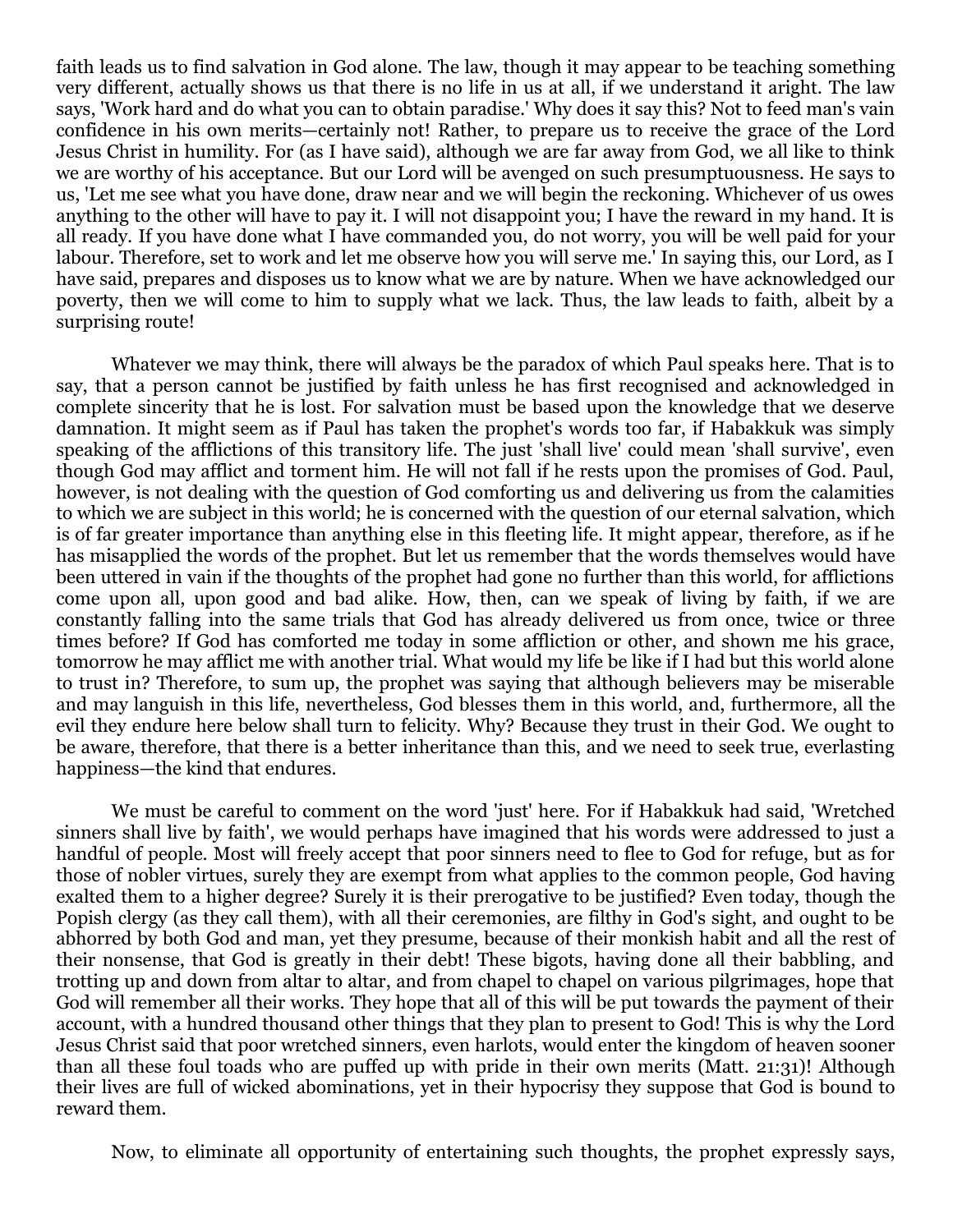'The just shall live by his faith.' At first, the meaning of this verse might be obscure to us. Does it mean that in order to have righteousness we must first live by faith? If this is the case, those who do not live by faith cannot be righteous. But what is the justification spoken of in the gospel? It is this—God freely granting us the means by which we may have access to him. We can be acceptable to him in the Lord Jesus Christ alone, for we cannot obtain righteousness through the law. Thus, although a man may live by faith, he is not righteous in and of himself. The prophet, therefore, means that the just are saved by the free grace of God alone. It is as if he were saying, 'Perhaps God will grant you grace to serve him acceptably, impressing upon your heart by his Holy Spirit true fear and a zeal to glorify him as he deserves. He may well enable you to struggle against the lusts of the flesh to a great extent, striving with the sin which is part of your nature. Yet for all this, you must still turn your back upon all that you have done if you are seeking to please God.' Indeed, we must rest upon the Lord Jesus Christ alone. If even those who are righteous can only be justified through faith, who is there who will dare to seek to be justified through merit? Only devils, wicked men and the enemies of God.

Thus, when the Papists boast today (as they do) about the purity of their works and meritorious deeds, they only prove that they do not know the meaning of true righteousness. They are flying in the face of both God and nature. They say they want to be righteous— what do they mean? They mean in themselves, through works of merit. But what does the prophet say? He does not say that the just shall live by their works, but that they will be saved by the grace of God alone. If the just renounce, as they ought, all trust in their own merit, it follows that those who think they can come before God in the strength of their own deeds and that he will be bound to reward them, are striking themselves off the register of the righteous. Thus, according to the statement uttered here by the prophet, the Papists are rejected by God if they continue in their errors. Paul quotes the words of David: 'Blessed is the man to whom the Lord will not impute sin.' He teaches us that the righteous are those who condemn themselves, feeling in the very depths of despair, until God, in his goodness, rescues them (Rom. 4:8; Psa. 32:1ff). When David said, 'Blessed is the man to whom the Lord will not impute sin', he was not, at this stage of his life, a wicked or dissolute man, nor one who despised God or who had never examined his conscience to expose his sin! On the contrary, God had chosen him; he had anointed him through Samuel; he had made him one of the foremost prophets. His kingdom prefigured that of the Lord Jesus Christ. In short, God had so transformed him that he was now like an angel living amongst men. Yet, he confessed and acknowledged his sins, sorrowing and mourning over them, and was in a state of torment like that of hell itself. He remained thus tortured until God came and displayed his mercy, knowing no joy or peace until God granted him forgiveness. We, too, can only be happy if God overlooks all our deeds and blots out all our sins. This joy is ours if God is gracious to us, no longer considering what we are by nature—poor, condemned sinners—and accepting us, not as we are in our own persons, but for the sake of his only Son. Indeed, David reiterates this teaching in another place (Psa. 143:2): 'Enter not into judgment with thy servant: for in thy sight shall no man living be justified.'

Let us, therefore, learn the following lesson: the more a man fears God, the more he will be ashamed of his sin. Consciousness of sin is not something that should last for a mere three or four months—we ought to detest our sins for the rest of our lives. After all, let us remember that the mouth of hell is open, ready to swallow us up unless God supplies the grace we need so desperately and plucks us out of the pit of death. This is why it is written that 'the just shall live by faith'—not as a doctrine that applies for three or four months only; nor is it written for those whose lives are less holy than others. God addresses these words even to the very noblest amongst us.

Now before we end, we need to comment upon the word 'live'. It does not refer to a fixed length of time, say a day or three months. It speaks, instead, of a life lived by God's grace every moment, in which we seek his presence and grace day by day to the end of our earthly lives. Although our lives are hidden in this world, as Paul says (Col. 3:3), and we see nothing but death in front of us, we need to rest entirely upon the promise of God. He has assured us of eternal life and this life is his to give—he